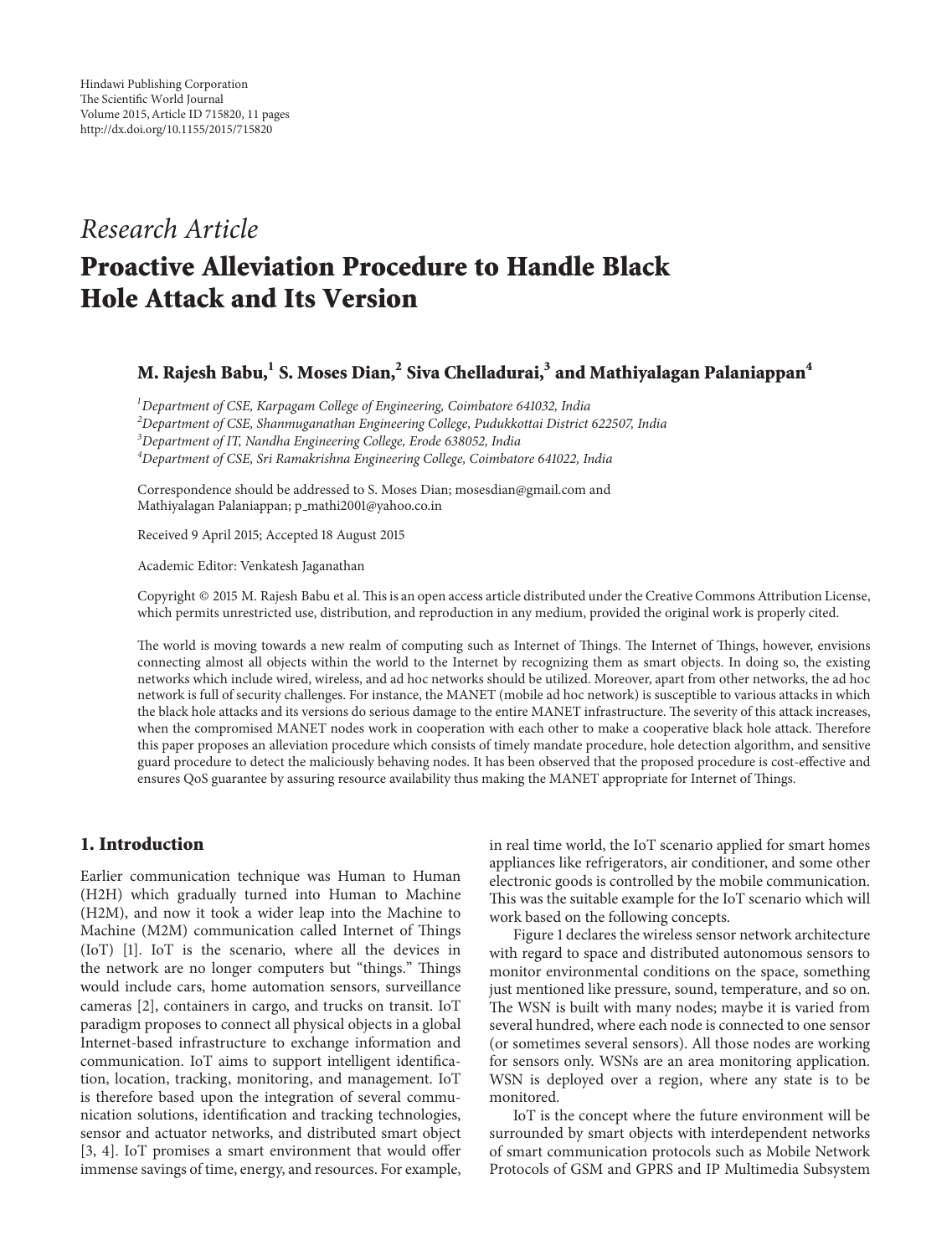

Figure 1: Wireless sensor network architecture.

Protocols and Communication Services, smart homes such as smart homes appliances like refrigerators, air conditioners, and water heaters, smart traffic such as GPS navigation rear-view mirror [2], smart city such as surveillance camera based observation of a person or group of places, and smart health such as patient online surveillance system and artificial human part artifact that has been created by someone or some process in medical domain. Enormous number of services will be made available to interact with these "smart objects" like sensor, and so forth. These objects are used in internet for sending a query, changing their state and conveying the information associated with them. While taking all this into account, security and privacy issues are going to be very huge. It thus creates a world where the physical objects are perfectly integrated into the information network and where the physical objects can become active participants in areas like business processes, life critical applications, and so forth.

Moreover, from the technical point of view, the basic idea behind this concept is the ubiquitous presence of a variety of things or objects such as radio-frequency identification (RFID) tags, sensors, actuators, and mobile phones. These objects are able to interact with each other and cooperate with their neighbors through unique addressing schemes like Session Management, Multimedia Services over IP Networks, Time Synchronization and Network Mobility [5]. World Wide Web (a merger of networks and databases) [6] was heavily used around the network users. IoT has more schematic domains; particularly wireless sensor networks [7] and ad hoc networks are two main preliminary domains. Therefore, the biggest challenge in this integral part of the future Internet is the caliber of utilizing the existing technology like wired and wireless communication. The realm of IoT cannot exist without the help of ad hoc network [4].

For instance, the objects should communicate with each other, whether an infrastructure exists or not. IoT increasingly involves a number of sensitive systems that will have to be protected immensely. Thus securing IoT especially sensor network is vital. However, the usage of the "smart objects" in wireless communication and ad hoc networks focus on the tremendous security challenges. These challenges alters the communication between two parties, which makes them unsecure. Attacking neighbor sensing protocols like SYN attack, UDP attack and authentication server attack spoils

the transport layer session and provides hijacking [8] for unauthorized TCP session.

Among those attacks of packages data into IP datagrams, the network layer attacks like black hole attack, wormhole attack, rushing attack, sinkhole attack, and gray hole attack are more serious; particularly black hole attack in networking is more vulnerable whose underlying idea is to inject them in the active path from source to destination or to absorb the network traffic. As an experiment, the versions of black hole attack are massive threat to IoT, since it has the potential to distrust the entire network of IoT objects or part of the network, whose participation is essential to carry out the mission-critical and time-critical applications. Disrupting the IoT network [4] may result in serious consequences like loss of life, revenue, property, and so forth.

### **2. Related Works**

Wireless sensor network (WSN) and ad hoc networks are prone to several serious security issues like network layer attacks.Thus wireless sensor network, its integration into IoT, and the various security challenges are discussed as follows.

*2.1. Wireless Sensor Networks.* A wireless sensor network is a collection of autonomous nodes distributed spatially over a network, where each node is connected to two or more locations for the purpose of transmitting and receiving data with respect to the sensors [9] concisely used for communicating any medium in wireless domain. The key functions of WSN are broadcast and multicast, routing, forwarding, and route maintenance. Each of such sensor network nodes has several hardware components like a radio transceiver with an internal antenna or connection to an external antenna, a microcontroller, a power source, usually a battery, and so forth. The topology of the WSN can vary from a simple star network to a complex wireless mesh network. Applications of WSN are wider, like immense use in military applications such as ocean surveillance systems, battle field surveillance, and attaching microsensors to weapons for stockpile surveillance [10]. The abovementioned applications joined together into a whole of wireless sensor networks that are divided into three categories [9], namely, monitoring objects which include monitoring both living and nonliving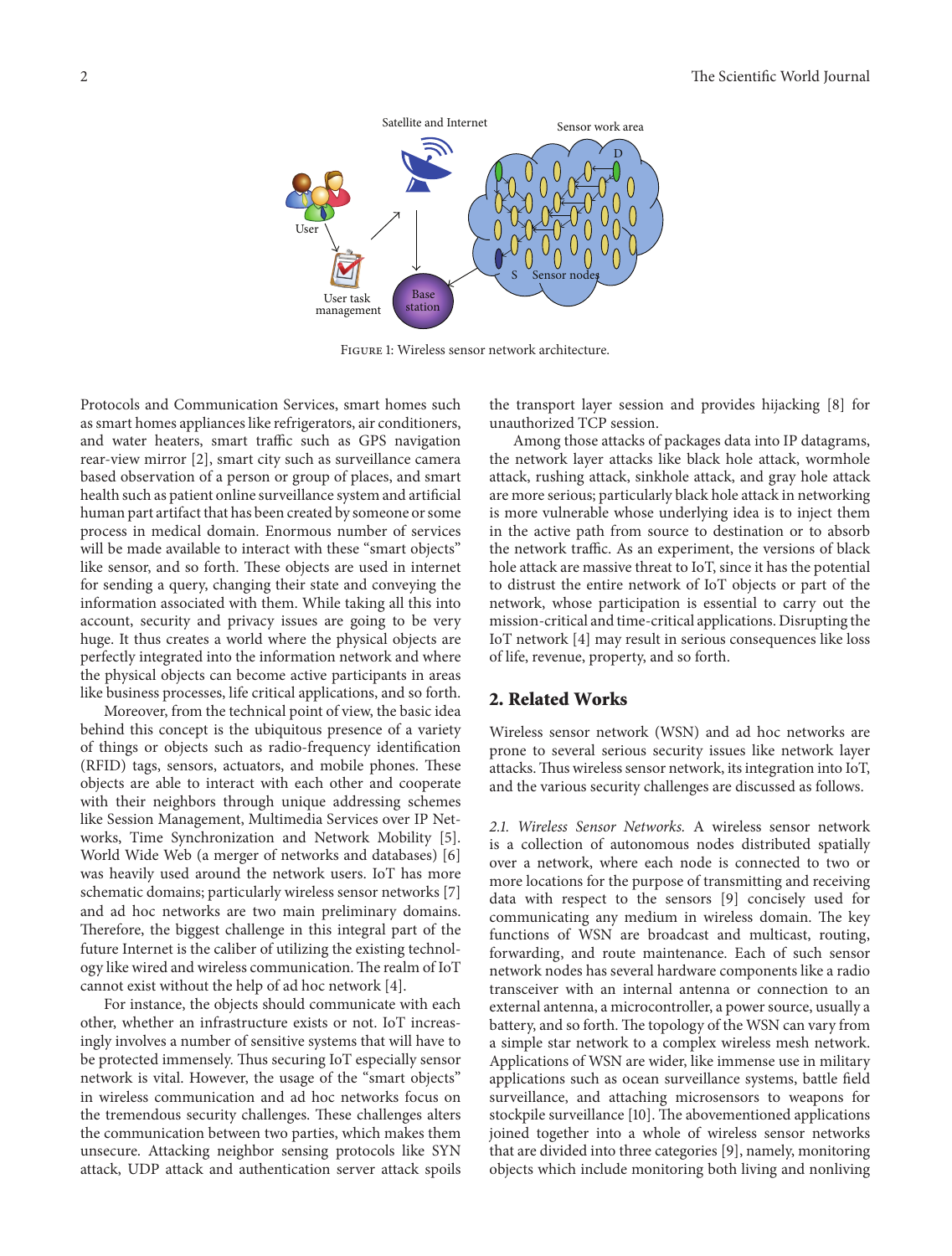objects, monitoring space, and monitoring the interactions between objects and space.

The first category monitoring objects can be exemplified by structural monitoring. It is possible to detect the mechanical impact like breakages of the structure by acoustic emissions, sensing the vibration modes, responses to stimuli, and so forth, on the structure of buildings [11], bridges [12], and so forth. Environmental monitoring is the best example for monitoring space. In environments like forests [9], mountains [13], and glaciers [10], WSNs are deployed for the purpose of gathering environmental factors for long period of time. Also other environmental details such as temperature, humidity, moisture, and light sensor readings help in observing the environment. The combination of first and second category led to the third category monitoring interaction between objects and space. This comprises monitoring threats such as volcanic activities [14] and floods [15].

The last category deals with monitoring human beings. For example, in wearable computer jackets, the installed sensors would gather physiological information like heart beat rate, blood pressure, diagnosing patients with bipolar disorder [16], and also observing the patients in home care scenario [17]. Thus WSN applications have broadened its horizon in different fields. As WSN is one of the most important elements in the IoT, the benefits of connecting WSN and IoT [9] elements go beyond remote access, as heterogeneous information systems can be connected collaboratively to provide common services (new). It is important to consider the suitable approaches for the integration of WSN into the Internet. Wireless networks can be either infrastructure based networks or infrastructure less networks. In infrastructure based networks, communicating mobile devices are controlled and coordinated by base stations, whereas in infrastructure less networks, no centralized control point is present. Ad hoc networks fall under the category of infrastructure less networks. Security and privacy are the main issues in wireless networks [13]. If attackers exist, they can carry on a wide variety of attacks on the routing algorithm including selective forwarding, black hole, rushing, resource depletion, worm hole, and Denial of Service attacks.

Unfortunately, almost all wireless network routing algorithms are vulnerable to these attacks [13]. Moreover the various types of attacks are reduced based on many research articles; particularly Deng et al. studied the routing security issues and also analyzed black hole attack [12], where the problems are easily employed against the MANETs and they proposed solution for the same problem through AODV routing protocol. Thus we propose the new article for careful consideration to the black hole attack and reduce the same attacks on the WSN and ad hoc networks.

Panicker and Jisha proposed various attacks [8] in the MANET, particularly in network layer especially black hole attack, which is reduced by three mechanisms like TOGBAD, SAR protocol, and DPRAODV protocol [18] based reduction. It has some cons like protocol functionality, route distance, and network overload. To overcome this drawback, we introduced the new approach for hole detection algorithm to detect the maliciously behaving nodes and produce the

cost-effective and ensure QoS guarantee by proactive alleviation procedure.

*2.2. Ad Hoc Networks.* In ad hoc networks, the nodes work in cooperation with each other in managing the network. In addition to acting as hosts, the nodes should also act as routers during the transmission. MANET is an ad hoc network, where the nodes are mobile in nature, cooperating with each other in network management, without the use of a network infrastructure or any centralized administration [13]. The primary goal of a MANET routing protocol is to establish a correct and efficient route between a pair of nodes, so that messages may be delivered in a timely manner.

Wu et al. proposed survey on attacks and countermeasures in MANET to achieve security goals, such as access control, authentication, availability, confidentiality, integrity, and nonrepudiation [19]. It also provides the MANET-IDS (Intrusion Detection Systems) to prevent attacks. Through this survey, we analyze the various ad hoc networks countermeasures in terms of packet delivery ratio and QoS guarantee such as network support, availability, and time consumption of the specific nodes on the networks.

Bhattacharyya et al. proposed DATA traffic attacks and CONTROL traffic attacks [20] to preserve the networks with respect to the RREQ and RREP methods. Thus network layer DATA traffic attacks are reduced by the proactive alleviation procedure.

Gagandeep and Kumar proposed [21] and discussed the various types of attacks under protocol stack and routing. Security issues associated with mobile ad hoc network attacks were classified based on the active and passive attacks. In particular, the active attacks like timing attacks are reduced based on the rushing attacks against on-demand routing protocols. These procedures are helpful to us to reduce the timing attacks like the ad hoc networks.

*2.3. Integration of WSN and the Internet.* Wide range of various sensor network applications, network embedded sensing or controlling devices were constructed by different databases, hardware platforms, and middleware and operating systems. To design the architecture of sensor, most application environments of sensor network are designed in tightly coupled closed architectures. From numerous advanced monitoring and control applications, wireless sensor networks [9] connect with the Internet by Tiny TCP/IP implementation, spatial IP address assignment, shared context header compression, application overlay networking, and distributed TCP caching. Thus we propose the following approaches for connecting the WSN to the Internet based on three methods: independent network, hybrid network, and access point network [22]. Since most of the WSNs access the Internet, both independent WSN and the internet can be connected through a single gateway. This falls under the first approach which is illustrated in Figure 2. A WSN can be completely independent of the Internet (front-end), be able to exchange information with Internet hosts (gateway), or share a compatible network layer protocol (TCP/IP).

As there is a dramatic increase in the integration, the second approach has come into existence. In Figure 3, the level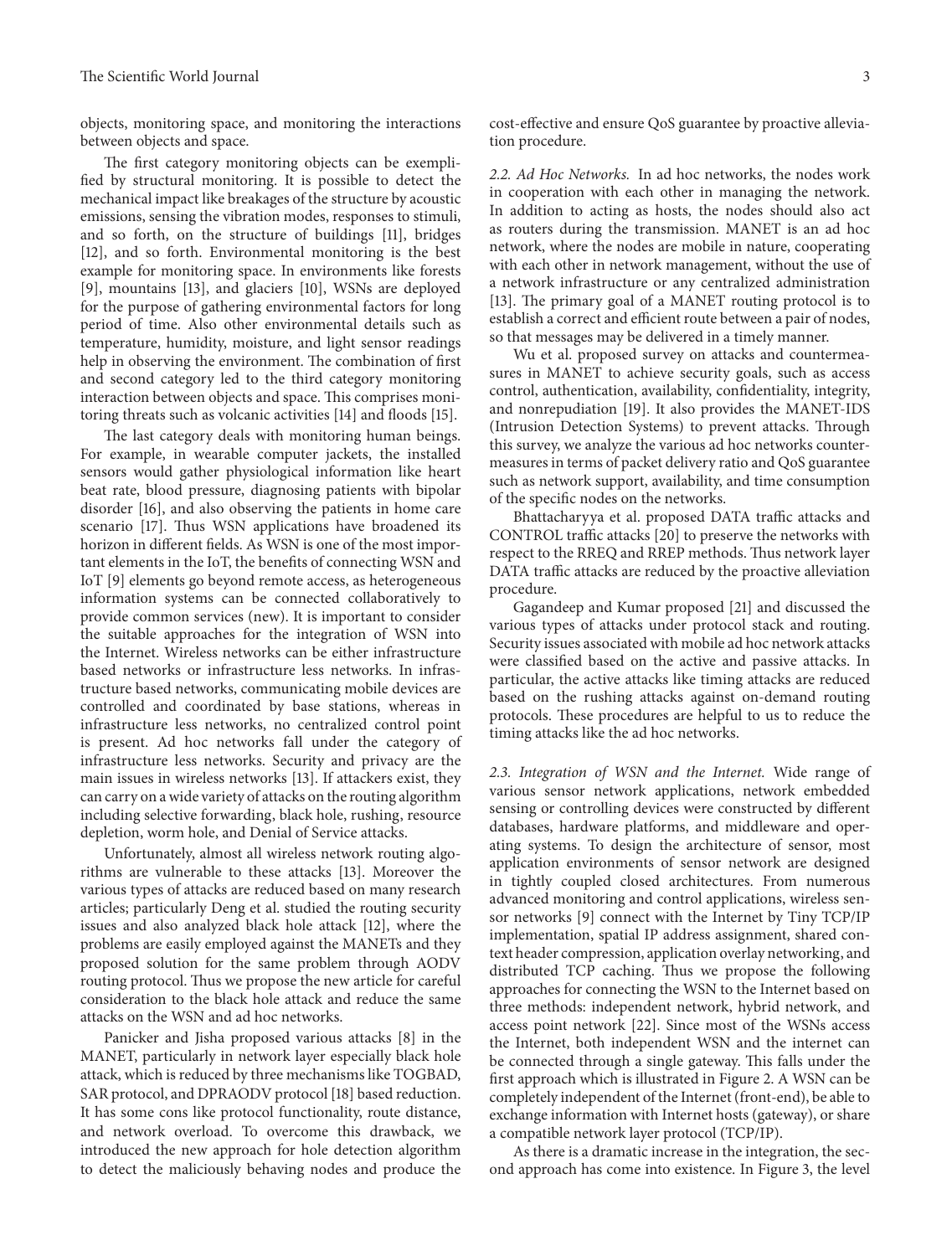

Figure 3: Hybrid networks.

of integration of both the independent networks depends on the actual location of the nodes, which provides access to the Internet. These nodes can be a few dual sensor nodes (e.g., base stations) located on the root of the WSN (hybrid).

Figure 4 illustrates the third approach, which is the current WLAN structure that forms an access point network. This network allows the sensing nodes to access the Internet in one hop (access point).

The access point approach is also called the TCP/IP solution. The sensor nodes implement the TCP/IP stack; thus they can be considered as the complete backbone of the Internet. Any Internet host can open a direct connection with them, and vice versa. Moreover, this solution fully integrates the WSN with the IoT [9].

*2.4. Challenges in Integrating WSN and the Internet.* The potential tasks to be accomplished by the sensor nodes are network configuration, Quality of Service, and security [23].

*2.4.1. Network Configuration.* Network configuration based on wireless medium is processed by the identification of premises and correct wireless driver availability and also configuration of interface on the sensor network. Afterwards choose managing wireless connections wireless management

tools. Particularly sensor nodes are also required to control the WSN configuration, which covers various tasks, like ensuring scalable network constructions, ensuring selfhealing capabilities by detecting and eliminating faulty nodes, and also managing their own configuration. However in order to achieve better caliber of the network and its operations, means of network configuration and management is necessary.

*2.4.2. Quality of Service.* The Quality of Service which includes the average delay, lifetime of node, throughput, switching delay, and mobile and multiple sinks is of greater importance to WSN topology. To improve service management in terms of IoT, the gateways act only as repeaters and protocol translators. Sensor nodes should ensure the Quality of Service through optimum utilization of resources of all the devices that take part in IoT. With respect to balancing of workload between the nodes that offer available resources, it is necessary to improve the QoS for mechanisms that require high amount of resources like security mechanisms. Since rapid changes in the link characteristics of the nodes can lead to considerable reconfiguration of the WSN topology, it is very essential to find new approaches to ensure service guarantees.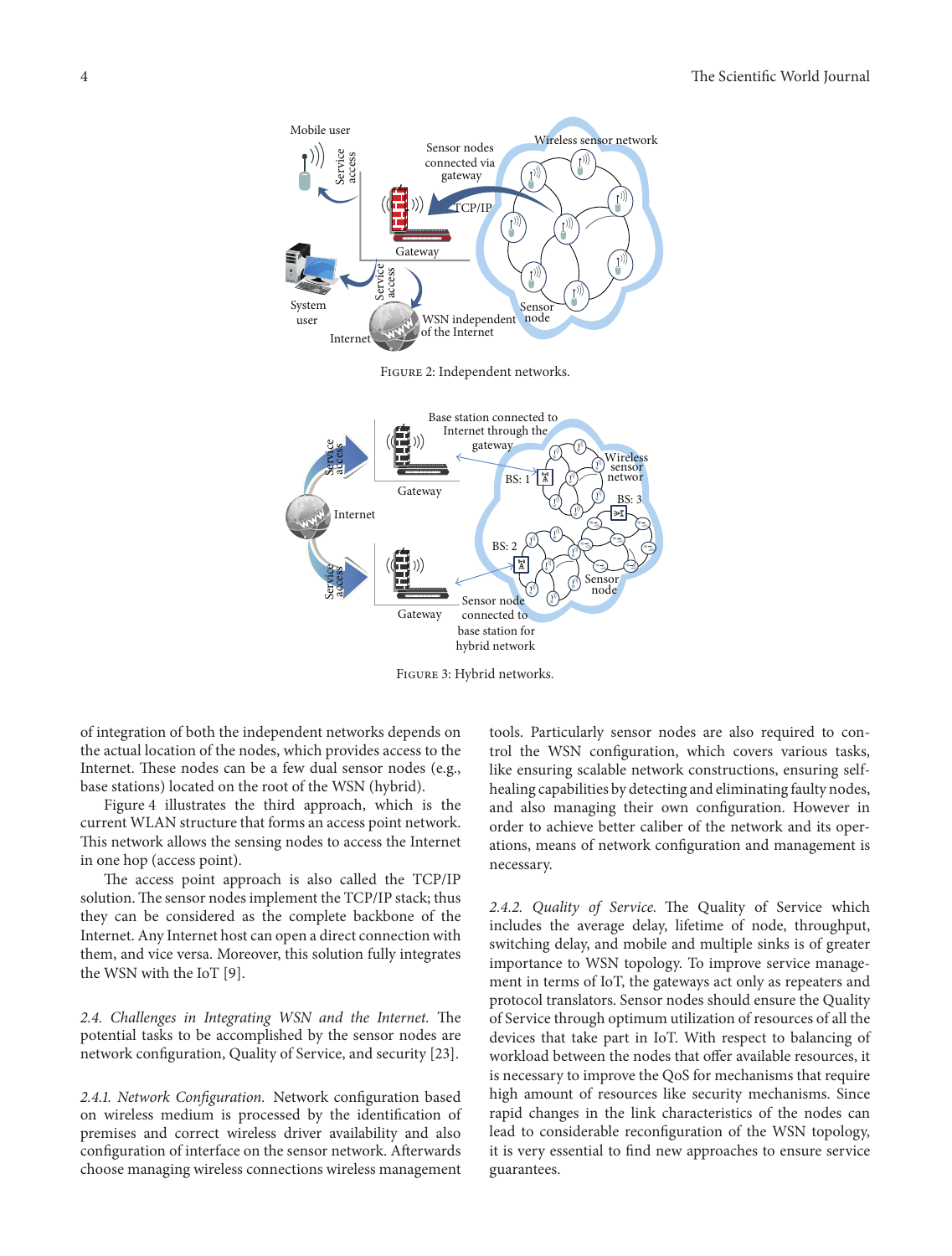

Figure 4: Access point networks.

*2.4.3. Security.* Commonly in WSNs, the sensor nodes play an important role in ensuring data confidentiality, integrity, availability, and authentication depending on the sensitivity of the application. However, the scenarios for an attack need to present physically almost near the targeted WSN, in order to collapse the network by introducing malicious nodes. Thus when WSNs openly access the Internet, such nearness in the location will no more be required and attackers would be able to threaten WSNs from everywhere.Therefore, novel security mechanisms must be developed with the resource constraints in concern to protect WSNs from the attacks originating from the Internet.

*2.5. Security Challenges.* While WSNs are the essential part of the IoT, several security challenges are also under consideration. It is essential to consider the security of the IoT from a global perspective rather than an issue that is related to a particular technology. As discussed previously, TCP/IP solution is the best solution to effectively integrate WSN and the Internet. However, there are multiple factors to be considered, in order to choose the suitable integration approach [new]. The main factors are summarized below.

*2.5.1. Resilience.* Any WSN that directly provides its services to external entities is quite vulnerable to attacks. For example, it is very easy to launch a Denial of Service (DoS) attack due to the throughput of the transmission medium and the capabilities of the sensor nodes. Thus gateways and sensor nodes must comprise security mechanisms against such attacks.

*2.5.2. User Authentication and Authorization.* Every node in a network might not be scalable for long-lived applications; thus it is necessary to consider the implementation of single sign-on systems like Kerberos to authenticate and authorize the user [17].

*2.5.3. Security of the Communication Channel.* It is considered that IPsec might be too "heavy" for constrained WSN [22]. Therefore, it is necessary to analyze other mechanisms such as TLS to offer an end-to-end secure channel. In fact, it is also necessary to study the different key exchange mechanisms that should be used in this context.

*2.5.4. Accountability.* For an Internet-enabled WSN, it is essential to develop a distributed system that is able to record the interactions with the users of the system. By storing all interactions, we are able to recreate security incidents and abnormal situations.

*2.5.5. Functionality.* In some applications, the sensor nodes do not need to be aware of the Internet. For example, while the tasks of WSN are limited to collecting information and answering users' queries, it is not necessary to contact any Internet service.

*2.5.6. Hardware.* A specially constrained sensor node might not be able to directly connect to the Internet due to the memory requirements of the different security mechanisms (e.g., AES-128, Elliptic Curve Cryptography) and the Internet protocols and standards (e.g., HTTP, web services).

*2.5.7. Inherent Weaknesses.* Internet-enabled sensor nodes are vulnerable to many different types of attacks, ranging from DoS attacks to exploit attacks. This particular factor is actually quite important in choosing whether certain applications should completely isolate their sensor nodes from the Internet, filtering all traffic at the edge of the network.

*2.5.8. Network Redundancy.* A group of sensor nodes may offer the same functionality for redundancy purposes. But in a TCP/IP environment, an external host will request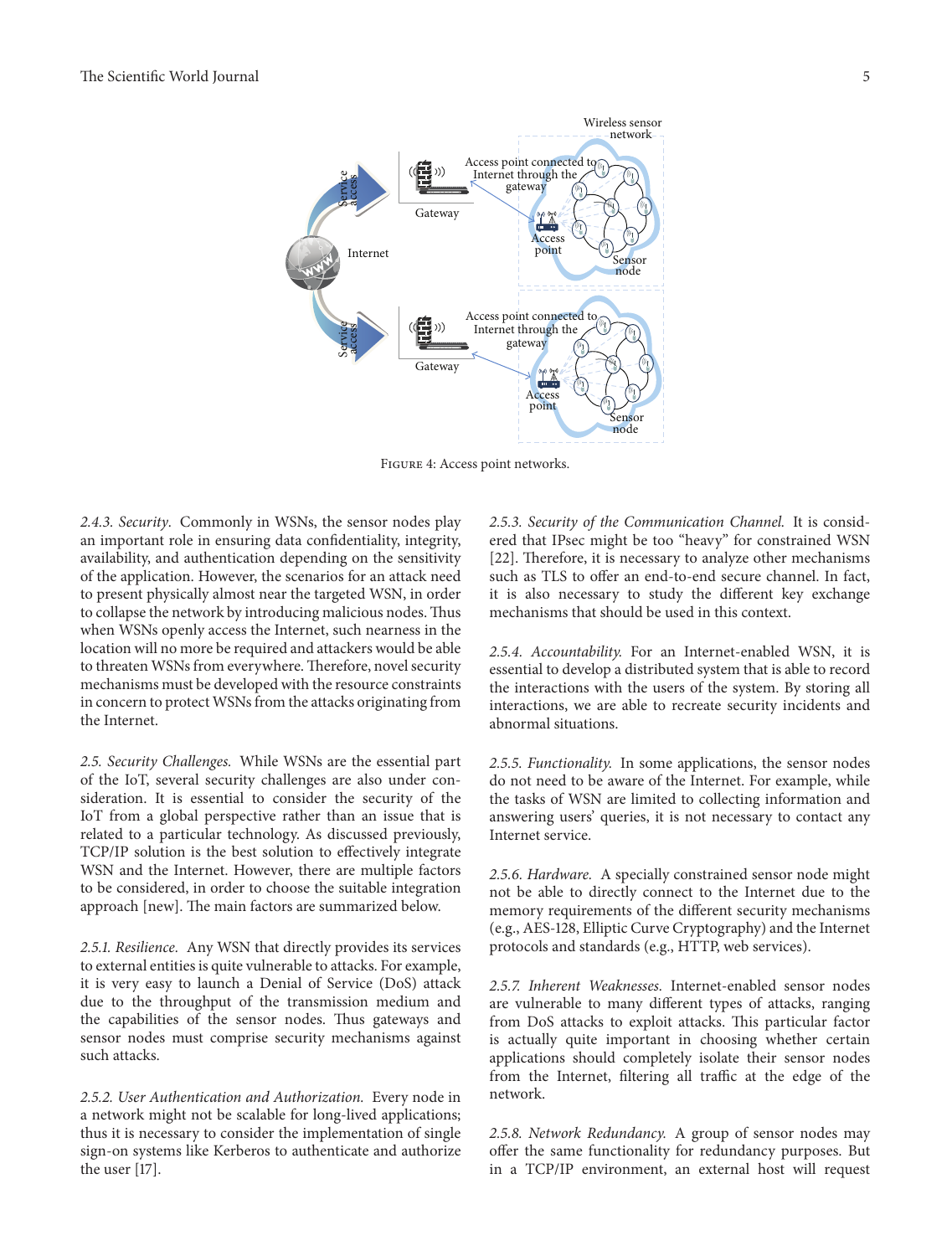services from specific nodes through their IP addresses. Thus it is necessary to develop specific mechanisms in TCP/IP environments to deal with exceptional circumstances (e.g., unreachable nodes).

*2.5.9. Protocol Optimization.* Most WSN-specific protocols include certain mechanisms that allow a network to self-heal and to optimize its internal behavior.

### **3. Attacks in WSN and Ad Hoc Networks**

*3.1. Wormhole Attack.* There are two unauthorized parities which interrupt and communicate on the network which are called wormhole attack. From wormhole attack, an attacker receives packets at one point in the network, "tunnels" them to another point in the network, and then replays them into the network from that point [24]. Routing can be disrupted, when routing control messages are tunneled. This tunnel between two colluding attackers is referred to as a wormhole. Packet leashes are used to combat wormhole attacks.

*3.2. Sinkhole Attack.* Sinkhole is a more complex attack [22] compared with black hole attack. Given certain knowledge of the routing protocol in use, the attacker tries to attract the traffic from a particular region through it. Other nodes will then consider the path through this attacker node better than the currently used one and move their traffic onto it. Since affected nodes depend on the attacker for their communication, the sinkhole attack can make other attacks like gray hole, black hole, and so forth.

*3.3. Rushing Attack.* Two colluded attackers use the tunnel procedure to form a wormhole. If a fast transmission exists between the two ends of the wormhole, the tunneled packets can propagate faster than those through a normal multihop route. This is called the rushing attack [17]. The rushing attack can act as an effective DoS attack.

*3.4. Gray Hole Attack.* Gray hole attack has two phases. In the first phase, a malicious node exploits the AODV protocol to advertise itself as having a valid route to a destination node, with the intention of intercepting packets, even though the route is spurious. In the second phase, the node drops the intercepted packets with a certain probability. In this gray hole attack, routing misbehavior leads to dropping of messages packets selectively. These will be rectified by secure signature algorithm to trace the packet dropping nodes on ad hoc network. Gray hole attack is a variation of black hole attack in which the normal node will suddenly behave maliciously and start dropping packets selectively. Thus detecting this kind of attack is more challenging [25].

*3.5. Black Hole Attack.* Clearly MANET and WSN are vulnerable to various attacks. Attacks in the network layer have two purposes: not forwarding the packets or modifying some parameters of routing messages. A basic attack that an adversary can execute is to stop forwarding the data packets. A black hole attack is a kind of Denial of Service, where a

malicious node sends a forge reply to the source node that it possesses a shortest route to the destination. The source will establish a connection by forwarding packets to the adversary. The adversary in turn will discard those packets without forwarding them to the destination. Cooperative black hole attack is an attack where multiple black hole nodes perform in coordination.

In [11], it is emphasized that, in order to ensure the security between two communicating nodes, a protocol must enable the destination node to identify the source of a given message, and the source node must be able to authenticate the legal destination node. The work done in [15] presents a reputation-based routing scheme for hierarchical ad hoc networks and the cluster head, acting as the reputation manager for updating reputation information. Thus, the malicious nodes would be isolated for safeguard routing security. In [14], a secure routing protocol with payment mechanism that prevents node selfishness for mobile ad hoc networks is proposed. A source node can securely send a confidential message to the destination node through a number of intermediate nodes. In addition, all messages transmitted between nodes should be verified and protected in the protocol.

In [26], anti-black hole mechanism is discussed. Every node is subjected to an estimation of the suspicious value.The suspicious value is found based on the amount of abnormality in RREQ and RREP packets of the node. When the suspicious value exceeds a threshold value, the node is identified as a black hole and the Intrusion Detection System (IDS) will blacklist the node and the time of identification. Thus the cooperative black hole nodes can be identified. The drawback is that the mobile nodes have to maintain training data and regular updates.

In [27], CBDAODV mechanism is proposed. A source node will accept at least two RREP packets from different replying nodes. Thus by utilizing another routing path, the source node itself can evaluate the reliability of the currently selected route and make a rerouting decision once it suspects the reliability of currently selected route. Through another route, a confirmation control packet which consists of the name of the second malicious node to which the first malicious node sends the data packets is sent. On receiving the packet, the destination node will reply to indicate the existence of the route between the destination and the malicious node. If the reply packet indicates that no path exists, the source node now switches its routing path to the alternate route and retransmits its data packets. Also the malicious nodes are put to observation, to identify whether the nodes regularly work in cooperation with each other.

In [28], a solution is proposed by modifying the AODV protocol to avoid multiple black holes in the group. It maintains a fidelity table. Every participating node is given a fidelity level that tells the reliability of that node. Any node having value as 0 is considered as malicious node and is eliminated from the network. The fidelity levels of the nodes along a route are increased on every successful transmission of the data; otherwise the fidelity level of the nodes is decreased. The processing delay in the network is high.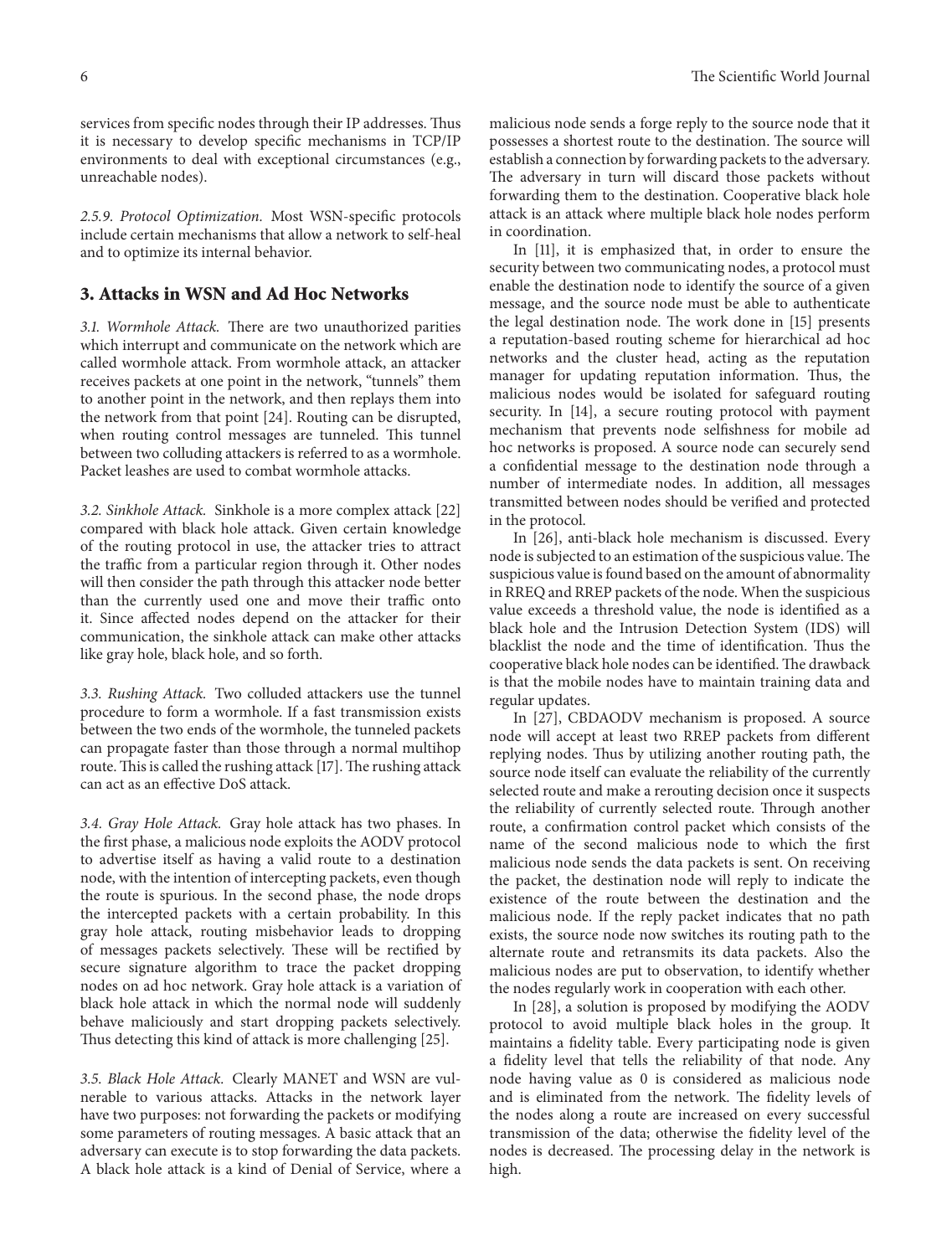In [29], MOSAODV mechanism is presented, where a timer is set in the source node to collect all the RREP packets and those packets with exponentially high destination sequence number are discarded. In [29], all the RREPs are stored in the newly created table, until the modified wait timer. The modified wait timer is initialized to be half the value of RREP wait time, which is the time for which source node waits for RREP control messages before regenerating RREQ. The source node after receiving first RREP control message waits for modified wait time. For this time, the source node will save all the coming RREP control messages in the new table. Subsequently, the source node analyses all the stored RREPs from the new table and discards the RREP having very high destination sequence number. The node that sent this RREP is suspected to be the malicious node. Once such malicious node is identified, it can discard any control messages coming from that node. Now since malicious node is identified, the routing table for that node is not maintained.

In [30], DPRAODV mechanism is proposed to encounter black hole attacks in AODV. In normal AODV, the node that receives the RREP packet first checks the value of sequence number in its routing table. The RREP packet is accepted, if it has RREP\_seq\_no higher than the one in routing table. In the proposed mechanism, an additional check is performed to find whether the RREP\_seq\_no is higher than the threshold value or not.The threshold value is dynamically updated as in [13] in every time interval. As the value of RREP\_seq\_no is found to be higher than the threshold value, the node is suspected to be malicious and it adds the node to the blacklist. As the node detects an anomaly, it sends a new control packet ALARM to its neighbors. The ALARM packet has the blacklist node as a parameter, so that the neighboring nodes know that RREP packet from the node is to be discarded. Thus the malicious node is isolated from the network by the ALARM packet. The threshold value is the average of the difference of dest seq no in each time slot between the sequence number in the routing table and the RREP packet. In this mechanism, the threshold of a valid RREP sequence number is derived dynamically to evaluate the sequence numbers of the received RREP packets for every route request.

In [18], a mechanism is proposed to defend cooperative black hole attack. Each node observes the data forwarding nature of its neighboring node. This information is recorded in a DRI (Data Routing Information) table. Each node maintains an additional DRI table. In the DRI table, 1 stands for "true" and 0 for "false."The first bit stands for information on routing data packet from the node, while the second bit stands for information on routing data packet through the node. If the entry is 0 for a node N implies that a node has not routed any data packets from or through N. An additional cross-checking method is also done. The source node broadcasts a RREQ message to discover a secure route to the destination node. The intermediate node (IN) generating the RREP has to provide its next hop node (NHN) and its DRI entry for the NHN. Upon receiving RREP message from IN, the source node will check its own DRI table to see whether IN is a reliable node or not.

### **4. Proposed Proactive Black Hole Alleviation System**

The proposed black hole alleviation system adopts a mechanism that would proactively detect the black hole nodes and isolates them in order to ensure a secure communication.

The various notations used in the proposed system are tabulated along with the description as follows:

> $a_1$ : source node,  $a_n$ : destination node,  $a_i$ : intermediate node, where  $i = 2, 3, ..., n - 1$ ,  $\{p_1, p_2, \ldots, p_n\}$ : possible nodes between  $a_i$ , and  $a_{i+1}$  $g_i$ : geographical region, where  $i = 1, 2, \ldots, n$ , t: time in minutes,  ${D_1, D_2,..., D_n}$ : monitoring units for regions  $\{q_1, q_2, \ldots, q_n\},\$

: time in minutes or seconds.

During transmission, the data originated from the source node is forwarded by the intermediate nodes and finally reaches the destination. However from one node to another node, there should exist  $1$  to  $n$  paths in the direction towards the destination. If no path exists, it means there are no objects, or it may be the result of black hole attack.

From source  $a_1$  to destination  $a_2$ , there exists the increment of  $a_i$  nodes. For  $a_1$  to  $a_2$ , there may exist  $p_1$  to  $p_n$ (possible nodes in the path to become  $a_2$ ). After fixing up  $a_2$ , for  $a_2$  to  $a_3$  there may be  $p_1$  to  $p_n$ . At every node, there exist  $p_1$  to  $p_n$  alternatives. Therefore any  $a_i$  in the path from  $a_1$  to  $a_n$  is the outcome of  $\{p_1, p_2, \ldots, p_n\}.$ 

Moreover, each and every node in the path  $a_1$  to  $a_n$  is geographically distanced. Therefore in this task, the nodes from the same geographical region for every set  $\{p_1, p_2, \ldots, p_n\}$  are considered as a cluster  $g_i$ . The nodes form closed knowledge sharing networks at various geographical levels which gives a structure to identify the black hole like attacks:

> For  $(i = 1; a_i \le a_n; i + 1)$ if  $(n > 3)$  \\where "n" is the number of possible nodes there exist a region  $g_i = \{p_1, p_2, \ldots, p_n\}$ else if  $(n < 3)$ there does not exist a region  $q_i$ trigger Hole detection Procedure while  $(n \geq 1)$ .

Therefore, single active node present in that region  $\{p_1, p_2, \ldots, p_n\}$  is enough to uphold the route path through that region. If  $a_1$  is in  $g_1$  (similarly  $a_n$  is in  $g_n$ ), then the geographical region is constituted at least with the minimum of three nodes. If there does not exist a geographical region, then a single active node in that region  $\{p_1, p_2, \ldots, p_n\}$  can uphold the route path through that region. The challenge is to keep at least one node in the geographical region active to accomplish the mission. However the attacks like worm hole, black hole, and so forth have the potential to completely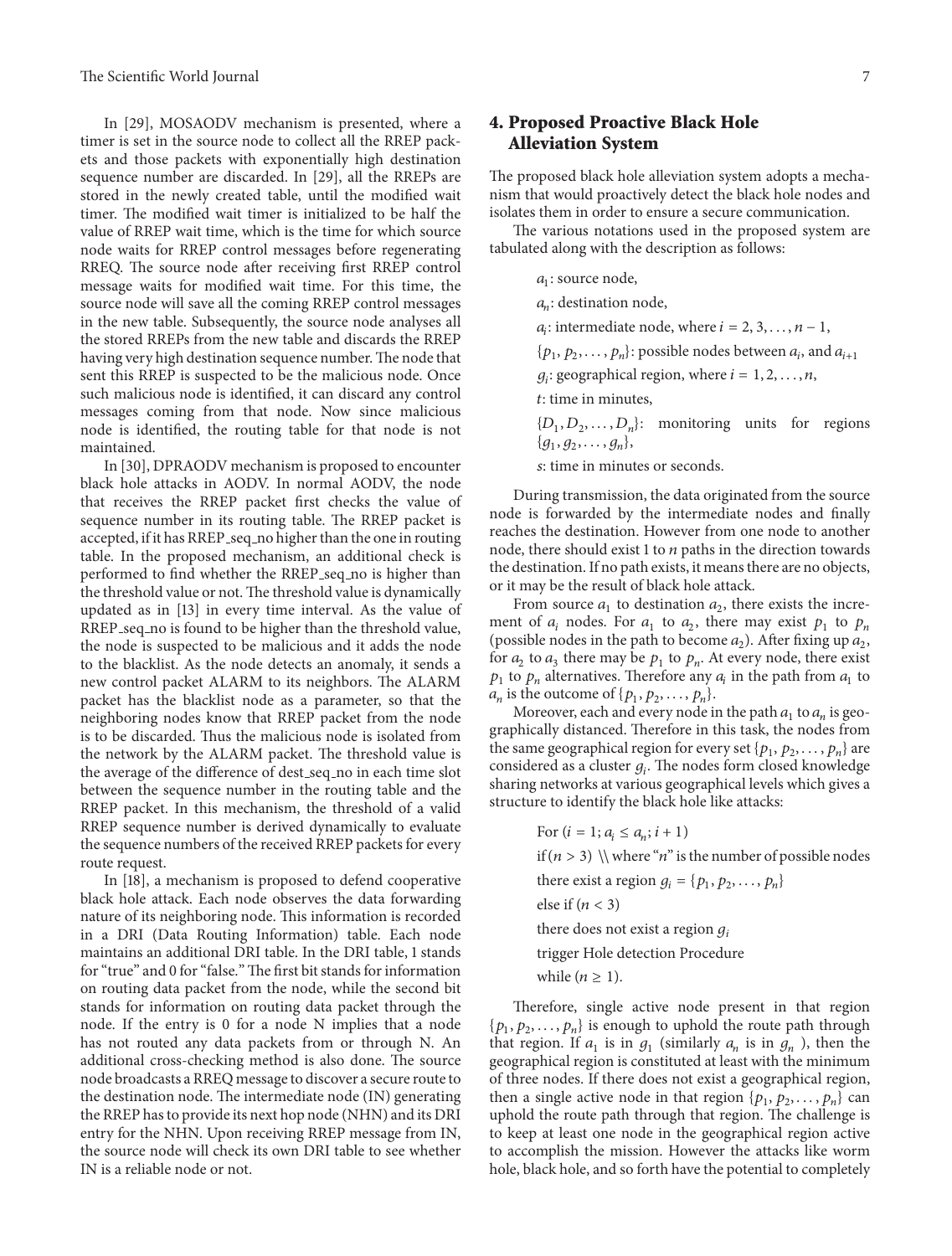disrupt the network of nodes in a single geographical region or more, thus leaving the network unoperational. Therefore to detect the black hole attack, two methods are proposed here. If the path between  $a_1$  and  $a_n$  is mission critical, then the following algorithm should be implemented. The following procedures are useful to make the proposed methodology concise against the black hole data centric attack in MANET and wireless sensor network.

*4.1. Timely Mandate Procedure.* Timely updating of the node status is done from the monitoring units based on the availability requirements. Set of  $\{g_1, g_2, \ldots, g_n\}$  may be connected to single or more monitoring units. Monitoring units may be data collecting point or nearby server, and so forth. One is timely updating of the node status to the monitoring units. This monitoring is designed based on the requirement for a specific application to take place. For instance, a health of the person is monitored from the remote place by the doctor; in that case he may collect 1 sample a day or 2 or more samples a day based on the health condition of the patient. The time is scheduled by the doctor. Consider  $\{g_1, g_2, \ldots, g_n\}$  connects  $a_1$  to  $a_n$ . If data is collected at every t, then nodes in the region  $\{g_1, g_2, \ldots, g_n\}$  are scheduled to respond to  $\{D_1, D_2, \ldots, D_n\}$ in  $(t - s)$  seconds earlier, respectively. At any  $D_i$ , if the status of any  $a_i$  in any  $q_i$  is not updated before  $(t - s)$  seconds, then the node is considered unavailable.

*4.2. Hole Detection Procedure.* This algorithm is triggered based on untimely reply, on element of doubt, or on special cases, and so forth. If a black hole intends to steal only the data packets, then it will not obstruct the routing process; this includes path discovery. If the black hole does not obstruct the routing, then the existing techniques can be fooled.Therefore, the hole detection algorithm transmits the data packets and carefully records the status of the acknowledgement. However, the hole detection algorithm randomly generates the message and broadcasts the message to the next hop.

The first few data bits are considered as flags. The flags are as follows:

> *Resource (R)*: if the packet is sent as a message this flag is set to "1."

> *Warning (W)*: if this flag is set to "1" then it serves as warnings about certain nodes being a black hole component.

> *Acknowledgment (A)*: if this flag is set to "1" the received packet is an acknowledgement.

*Power (P)*: the status of power is mentioned.

*Unique nonce (N)*: number used only once in the communication and generated by a separate formula by each and every node, where  $i$  is the serial number of the node  $\{1, 2, \ldots, n\}$ .

*Unique ID (I)*: since no standard naming convention exists for sensor nodes this 16-bit number is unique to each and every sensor.

*Geographical serial number (G)*: this number contains two octets and is written in the form  $(q \cdot n)$ , where q is the region number and  $n$  is the serial number of that node.

In the data packet, the following details are placed  ${R||P||N||I||G}$ : if R is present then it is an enquiry, and it should be acknowledged. The remaining portion of the data packet is dumped with the random messages and then broadcasted to the next hop. Those who receive the enquiry packet after verifying it will acknowledge the sender with {A‖P‖N‖I‖G}. In case, if a node is compromised, it will not send the reply or send the irrelevant reply. Based on that the sender after being timed out by the next hop or through getting the irrelevant reply warns the other nodes in the region  $q_i$  with the notification message  $\{A \| N_s \| I_s \| G \| I_i\}$  called black hole intimation packet, where the suffix marks the source node. Suffix "i" marks the ID of the suspected node as being black hole.

*4.3. Sensitivity Guard Procedure.* The sensitive geographical region is one where the possibility of attack is high. For instance, the nodes deployed to monitor the movements of enemies [12], and so forth. To monitor the attack, complex security procedures as proposed for path discovery and path reversal can be used [24]. Moreover the public key algorithm RSA is used, since it gives better performance over other public key encryption schemes [16]. Since the sender of the data needs to be authenticated, RSA digital signature scheme is applied to the enquiry packet with  $\{R\|P\|N\|I\|G\}$ , the acknowledgement packet {A‖P‖N‖I‖G}, and the black hole intimation packet  $\{A \| N_{S} \| I_{S} \| G \| I_{i} \}$ . However before using the public key certification, the data packet is padded with OAEP. After the padding is done, the message is encrypted with the private key of the sender which will then be decrypted by the receiver with the public key of the sender.

### **5. Result Analysis**

Many datasets relevant to wireless sensor networks are collected from various providers like I-LENSE software and datasets, and so forth. After collecting the dataset, the attack conditions for black hole, wormhole, and so forth are applied in the dataset. Various algorithms are analyzed by applying the methods to the generated dataset. The result is presented in Table 1.

The analysis shows the irregular vulnerabilities that the existing methods have towards the black hole attack or to the version of black hole attack. This is an important analysis because it clearly proves that even the secure methods can be victimized by the version of black hole attack. Therefore, in the future if the ad hoc network is used for IoT, it will exhibit weakness towards this type of attacks. Hence it becomes highly risky for the mission-critical applications to function on the IoT. Various countermeasures are analyzed against the attacks and the result is presented in Table 2.

However, interestingly there are countermeasures, which have the potential to detect and mitigate one or few attacks but not all types of attacks. Moreover, many countermeasures are of reactive [31] type. This causes a slump in performance for some time period. This results in packet loss and delay in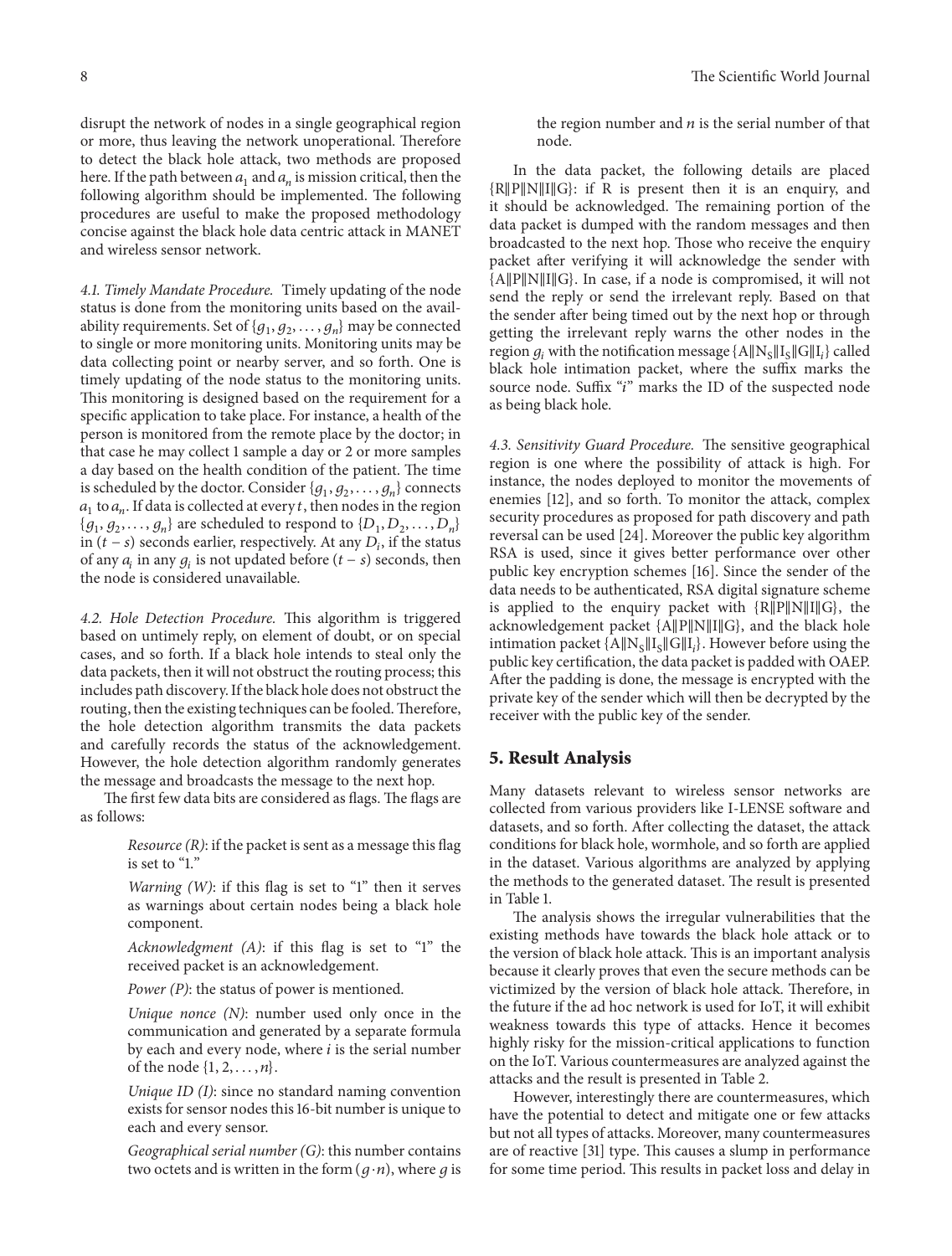TABLE 1: Vulnerability analysis of routing protocols.

| Attacks                   | Countermeasure                   | Effectiveness |
|---------------------------|----------------------------------|---------------|
| Black hole                | <b>SAR</b>                       | Effective     |
| Wormhole                  | Packet leashes                   | Effective     |
| Rushing attack            | RAP                              | Versatile     |
| <b>Resource Depletion</b> | <b>IDS</b>                       | Effective     |
| Gray hole                 | Checkpoint based<br>multihop ACK | Versatile     |
| Sinkhole                  | Intruder detection               | Versatile     |
| DoS                       | IPS/IDS                          | Versatile     |

Effective: avoids or allows negligible damage.

Versatile: allows attack only to do a partial damage.

Ineffective: allows the attack to meet out considerable or full damage.

Table 2: Effectiveness of attack countermeasures.

| Attacks               | AODV |    |    |    | DSR SAODV ARAN ARIADNE SEAD SAR |    |    |
|-----------------------|------|----|----|----|---------------------------------|----|----|
| Black hole            | V    | PV | V  | V  | V                               | V  | NV |
| Wormhole              | V    | PV | V  | V  | V                               | V  | V  |
| Rushing<br>attack     | V    | V  | ΝV | ΝV | NV                              | ΝV | V  |
| Resource<br>depletion | V    | V  | V  | V  | V                               | NV | NV |
| Gray hole             | V    | V  | PV | PV | <b>NV</b>                       | V  | NV |
| Sinkhole              | V    | V  | V  | V  | V                               | V  | V  |
| DoS                   | V    | V  | V  | V  | ΝV                              | ΝV | V  |

V: vulnerable.

PV: partially vulnerable.

NV: not vulnerable.

packet transmission, which is not tolerable in mission-critical applications.

According to Figures 5 and 6, it is evident that supporting the WSN infrastructure with necessary components rather than just implementing more countermeasures and security features yields better result. It is because those detection methods are costly and they consume a considerable amount of time to recover the system from the attack, which in turn will impact on the system performance. It makes the environment futile for mission-critical applications.

Figures 7 and 8 show the results obtained based on experimentation on dataset 3. From Figure 7, a considerable amount of drop in percentage of packet delivery could be found, when there are multiple black hole attacks. The attacks are encountered with the countermeasures; however the countermeasures are not instantaneous. Thus there is a potential drop in the network performance as soon as attack is introduced. But time-critical applications cannot stand this nature. Thus the proposed alleviation procedure proves its proactive behavior that prevents the delayed detection of the attack, ultimately thwarting the drop in the packet delivery.

The Quality of Service guarantee of the network is analyzed in Figure 8. The network that adopts the alleviation procedure provides at least a minimum of QoS guarantee that keeps the network working, where the launch of an attack is immaterial. The throughput analysis is shown in



Figure 5: Measure of availability on dataset 1 with and without various detection procedures, where dotted blue line marks the detection with 2 methods and magenta line marks the detection with 3 methods, where dark blue line marks the detection with alleviation procedure.



Figure 6: Measure of availability on dataset 2 with and without various detection procedures, where dotted blue line marks the detection with 2 methods and magenta line marks the detection with 3 methods, where dark blue line marks the detection with alleviation procedure.

Figure 9. The throughput significantly increases with respect to time, without any descent at any point in the network.Thus the timely monitoring of the environment and categorizing the environment based on regions and identifying sensitive regions, as well as ensuring security for critical regions more importantly ensuring minimum provisions, made the alleviation procedure unique and good enough to support the mission-critical applications.

### **6. Conclusion**

IoT is used for future Internet user. But if the Internet user uses IoT effectively, there are many sets of facts that arise on the IoT. Consequently, the existing infrastructure which includes even the resource and power constrained WSN and ad hoc networks should adapt to the needs of the IoT to support various types of services. When we reduce those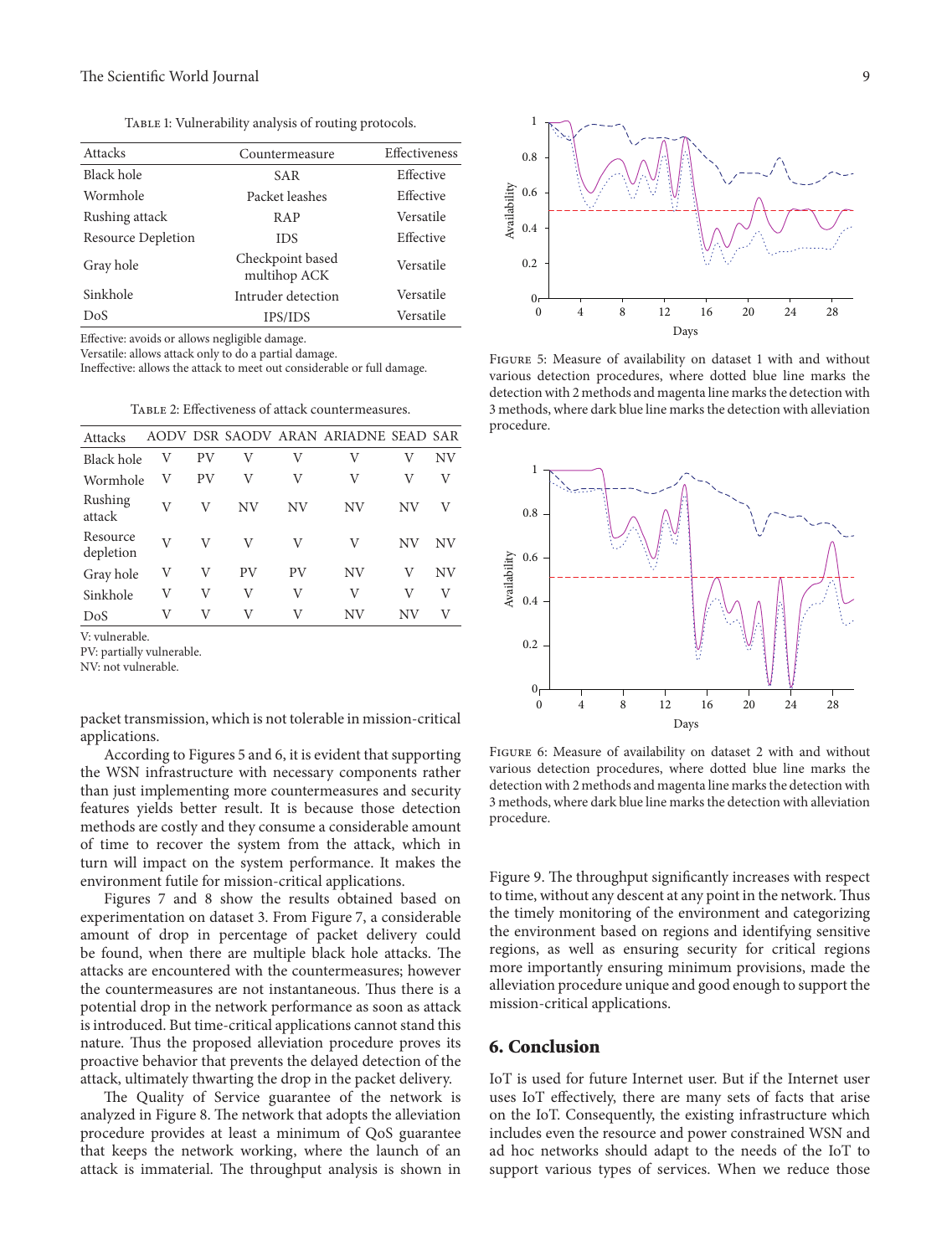

Figure 7: Measure of packet delivery ratio on dataset 3 with no attack, with black hole attack, with other countermeasures, and with the proactive alleviation procedure.



Figure 8: Measure of QoS guarantee on dataset 3 with no attack, with black hole attack, with other countermeasures, and with the proactive alleviation procedure.

constraints like unauthorized data and control centric attack, IP configurations loss, and the environmental compatibility, the user faces number of various restrictions. From those restrictions, the most annoying thing is the data centric attack named black hole attack and its version. To solve this issue, we propose an architecture level solution to sustain the network to support the array of applications. To solve this issue, we propose an architecture level solution to sustain the network to support the array of applications. Thus the results



Figure 9: Measure of throughput on dataset 3 with no attack, with black hole attack, and with proactive alleviation procedure.

of proactive alleviation procedure to handle black hole attack and its version's proposed algorithm prove better solution for black hole attack and its upcoming versions.

In the developing era of ad hoc networking and wireless sensor networks, many updated technologies are available. There are many technologies like microelectromechanical systems technology, digital electronics, and potential sensor networks applications which are applied for the IoT. In addition to that our proposed method applies many domain applications like environmental/earth sensing, industrial monitoring, entertainment industry, and so on.

### **Conflict of Interests**

The authors declare that there is no conflict of interests regarding the publication of this paper.

### **References**

- [1] H. Coskun, T. Pfeifer, A. Elmangoush, and A. Al-Hezmi, "Open M2M data—position paper," in *Proceedings of the 1st IEEE Workshop on Machine to Machine Communications Interfaces and Platforms (M2MCIP '13), in Conjunction with the 38th IEEE Conference on Local Computer Networks (IEEE LCN)*, Sydney, Australia, October 2013.
- [2] S. Silberstein, D. Levi, V. Kogan, and R. Gazit, "Vision-based pedestrian detection for rear-view cameras," in *Proceedings of the 25th IEEE Intelligent Vehicles Symposium (IV '14)*, pp. 853– 860, June 2014.
- [3] D. Giusto, A. Iera, G. Morabito, and L. Atzori, *The Internet of Things*, Springer, 2010.